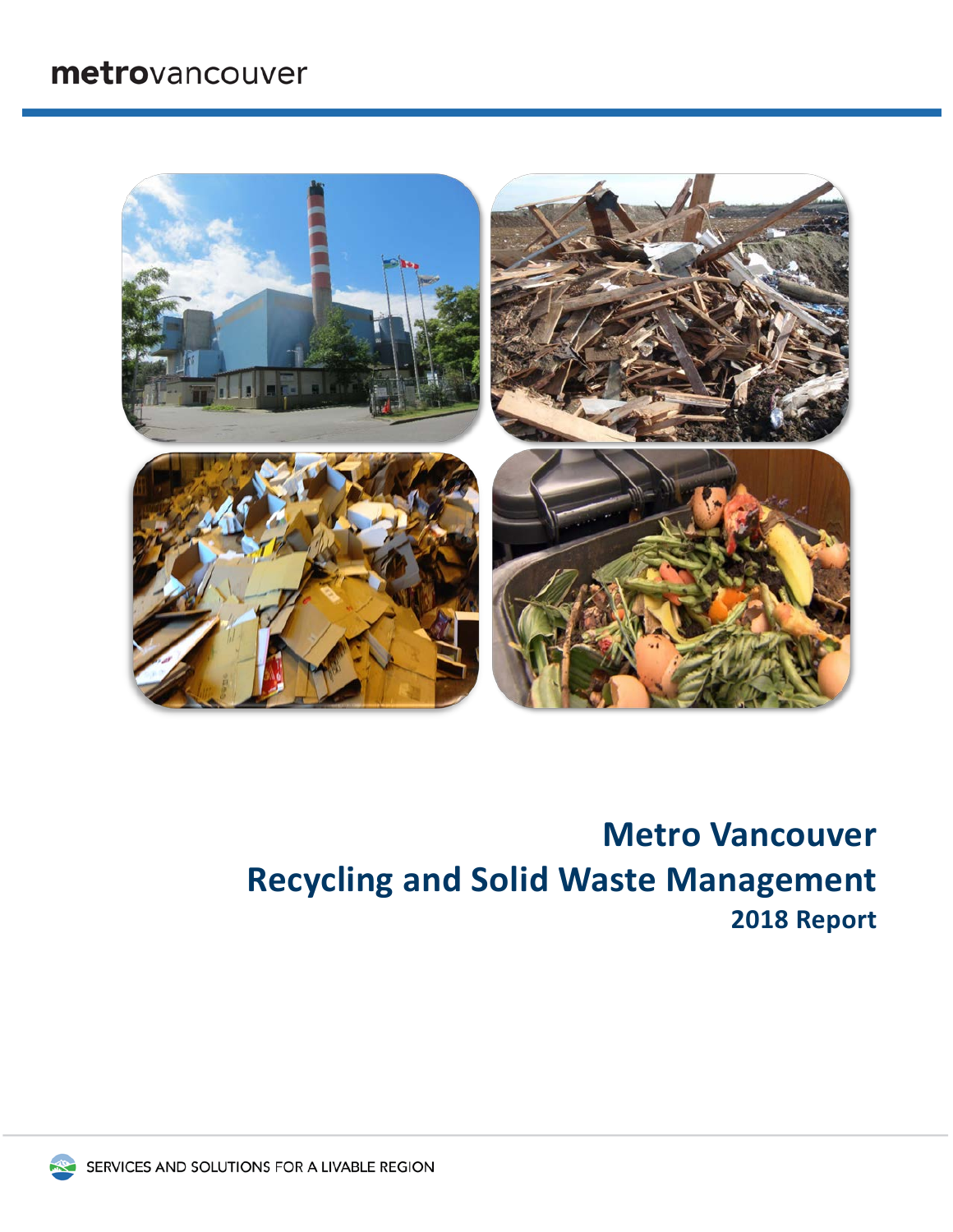Metro Vancouver is responsible for the planning and management of recycling and solid waste services for the region. This document provides a summary of recycling and solid waste management activities that took place in the calendar year 2018. These activities are guided by the Metro Vancouver *Integrated Solid Waste and Resource Management Plan* (ISWRMP).

### **2018 PROGRAM HIGHLIGHTS**

For more details on Metro Vancouver Solid Waste programs and campaigns, visi[t www.metrovancouver.org](http://www.metrovancouver.org/) and type "solid waste" in the search bar.

#### **POLICY & PLANNING**

Metro Vancouver's *Integrated Solid Waste and Resource Management Plan* (ISWRMP) was approved by the province in July 2011. The ISWRMP:

- Outlined initiatives to achieve diversion rates of 70% by 2015 and 80% by 2020.
- Set the framework for solid waste management in Metro Vancouver.

Introduced a disposal ban on expanded polystyrene in July 2018 after a 6-month education period.

Implemented the Generator Levy to ensure that all generators in the region contribute to the fixed costs of the region's transfer station network and solid waste planning.

Finalized a municipal cost sharing agreement to facilitate the development of recycling depots in the region.

#### **EVENTS & CONFERENCES**

The focus of the 2018 Zero Waste Conference, held on November 8 and 9, was to share Canadian and global research, innovations and practices that will inform a future without waste. The more than 500 attendees left with a greater understanding of promising waste prevention ideas and solutions as well as how the circular economy is instrumental in creating a more sustainable future.

Metro Vancouver staff attended and presented at a number of conferences including those hosted by:

- The Recycling Council of BC
- **Biocycle**
- The Solid Waste Association of North America
- The US Composting Council

The National Zero Waste Council released "A Food Loss and Waste Strategy for Canada" identifying important actions for reducing food waste all along the supply chain, and launched the Love Food Hate Waste Canada campaign with 9 partners across Canada. The Circular Economy Leadership Coalition also launched in 2018 with Metro Vancouver as a founding member.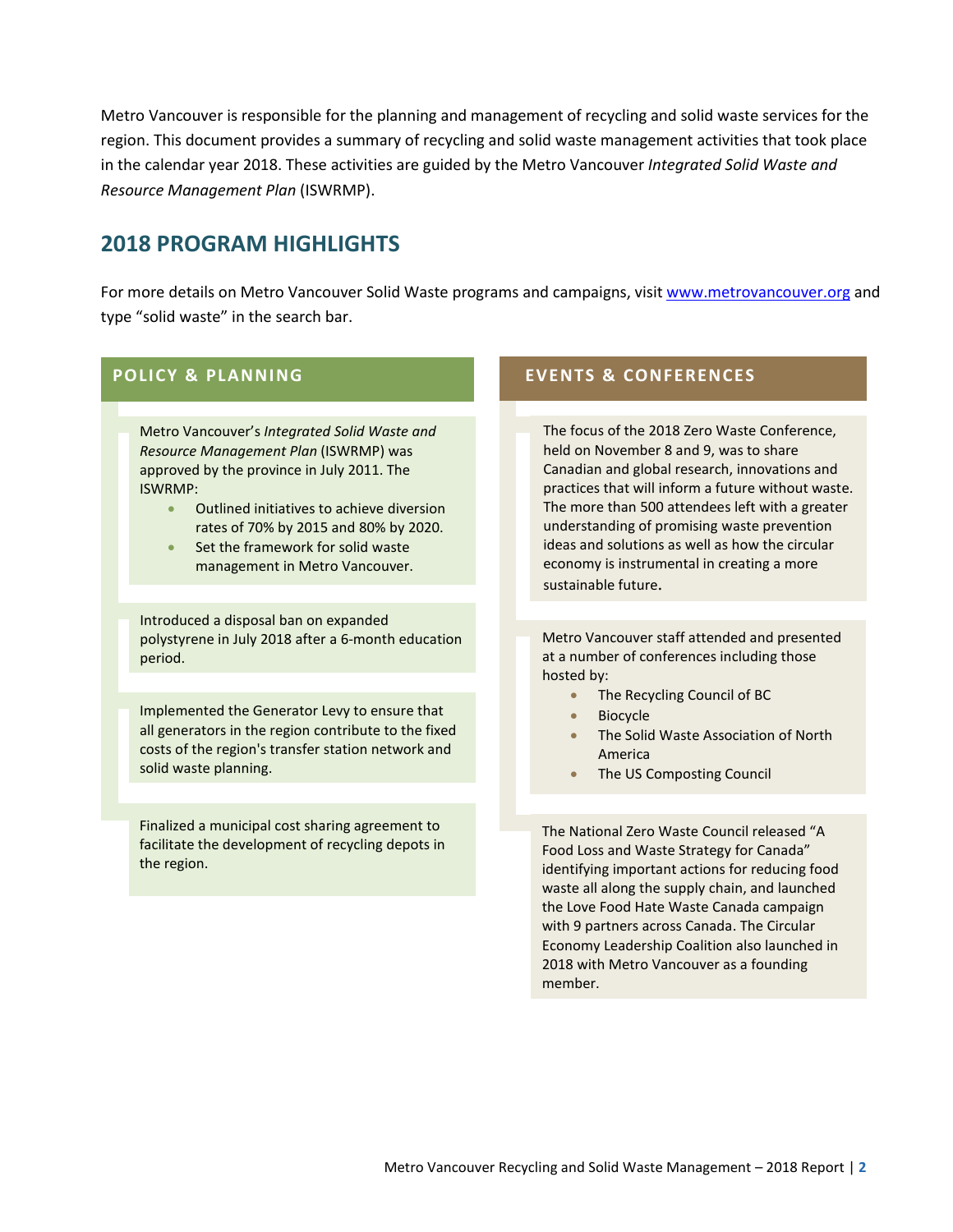#### **PROGRAMS & RESEARCH**

Efforts to reduce abandoned waste included regional campaigns, municipal large items pickup programs and community collection events.

In calendar 2018 activities for waste reduction and recycling programs and research included:

- Support for waste exchanges through National Industrial Symbiosis Program.
- Analysis of composition of municipal solid waste at all transfer stations as well as focused studies examining curbside organics, streetscape waste and single-use items

Initiated research and consultation on a regional single-use items reduction strategy.

Began transfer station scale replacement program. This involved replacing aging scale systems at a number of transfer stations. Also, this included the implementation of automated commercial sector scales at Surrey and Coquitlam Transfer Stations as well as the Wasteto-Energy Facility.

Published research on programs and policies to reduce the 20,000 tonnes per year of clothing waste in the region and engaged with industry stakeholders to develop a preliminary textiles reduction campaign.

In Nov 2018 the Residential Used Gypsum Disposal Program expanded to North Shore, Coquitlam, and Surrey Transfer Stations.

#### **CAMPAIGNS & COMMUNICATION**

Fourth year of Food scraps recycling education and awareness campaign: "Food Isn't Garbage".

Third year of 'More than Meets the Eye' promotion during Waste Reduction Week, providing options for E-waste.

Eighth year of Create Memories Not Garbage campaign which included a "Merry Memory Maker" app allowing residents to search for zero waste gift ideas based on price.

Second year of 'Waste in its Place', providing options for legal dumping, with a focus on creative development based on Member Municipalities' feedback.

Third and final year of Love Food Hate Waste campaign - bringing awareness to the issue of household food waste prevention. The campaign was rolled out nationally in partnership with the National Zero Waste Council.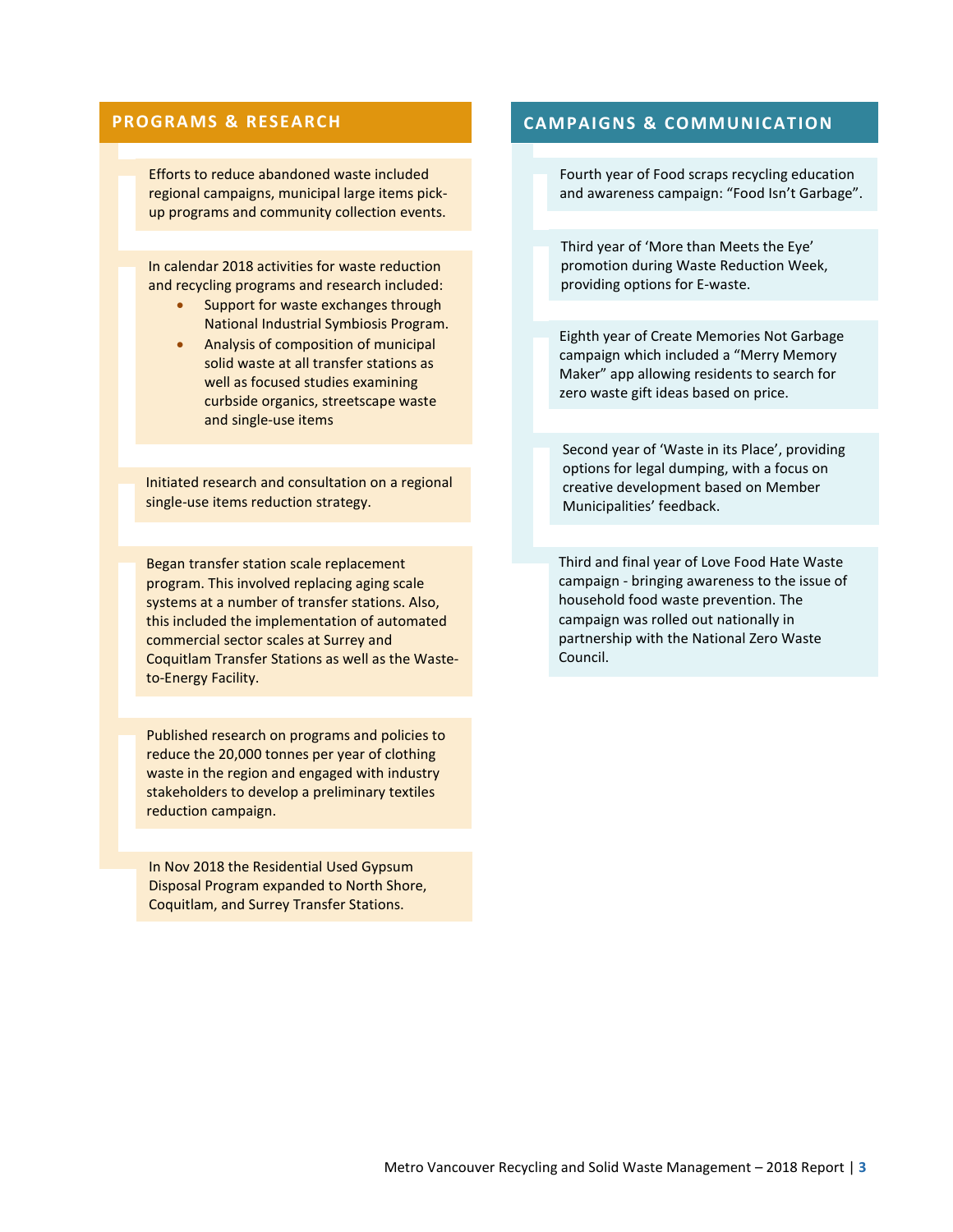#### **EXTENDED PRODUCER RESPONSIBILITY PROGRAMS**

Extended Producer Responsibility (EPR) programs, also sometimes called product stewardship programs, are industry-managed programs designed to make producers and consumers responsible for the management of goods throughout their life cycles.

- EPR holds producers and consumers accountable for the costs and management of regulated products at its end-of-life.
- Most items managed through EPR programs are banned from Metro Vancouver disposal facilities and are diverted before they enter the region's solid waste management system.

In response to the Ocean Plastics Charter, Canadian Council of Ministers of the Environment (CCME) produced a report "Zero Plastics Waste Strategy", to help identify key actions and activities to address plastics management.

- Future plans include the development of the Zero Plastic Waste Action Plan, which is anticipated to identify early priorities and timelines.
- Ongoing participation in the CCME Waste Management Task Group is through Ministry of Environment staff who are the official participants in these processes.

No new EPR programs were announced in 2018, while the Ministry of Environment and Climate Change Strategy focused on continuous improvement.

• The timeline for provincial actions related to EPR for construction and demolition materials, or other potential measures adopted in the BC Building Code, is unknown.

In 2018, the Ministry of Environment and Climate Change Strategy issued a guidance document related to producers paying the cost of collection.

- Prior to approving an EPR plan, the Director should be satisfied that the plan adequately provides for the producer collecting and paying the cost of collecting and managing products within the product category covered.
- Stakeholder engagement and plan commitments should be addressed.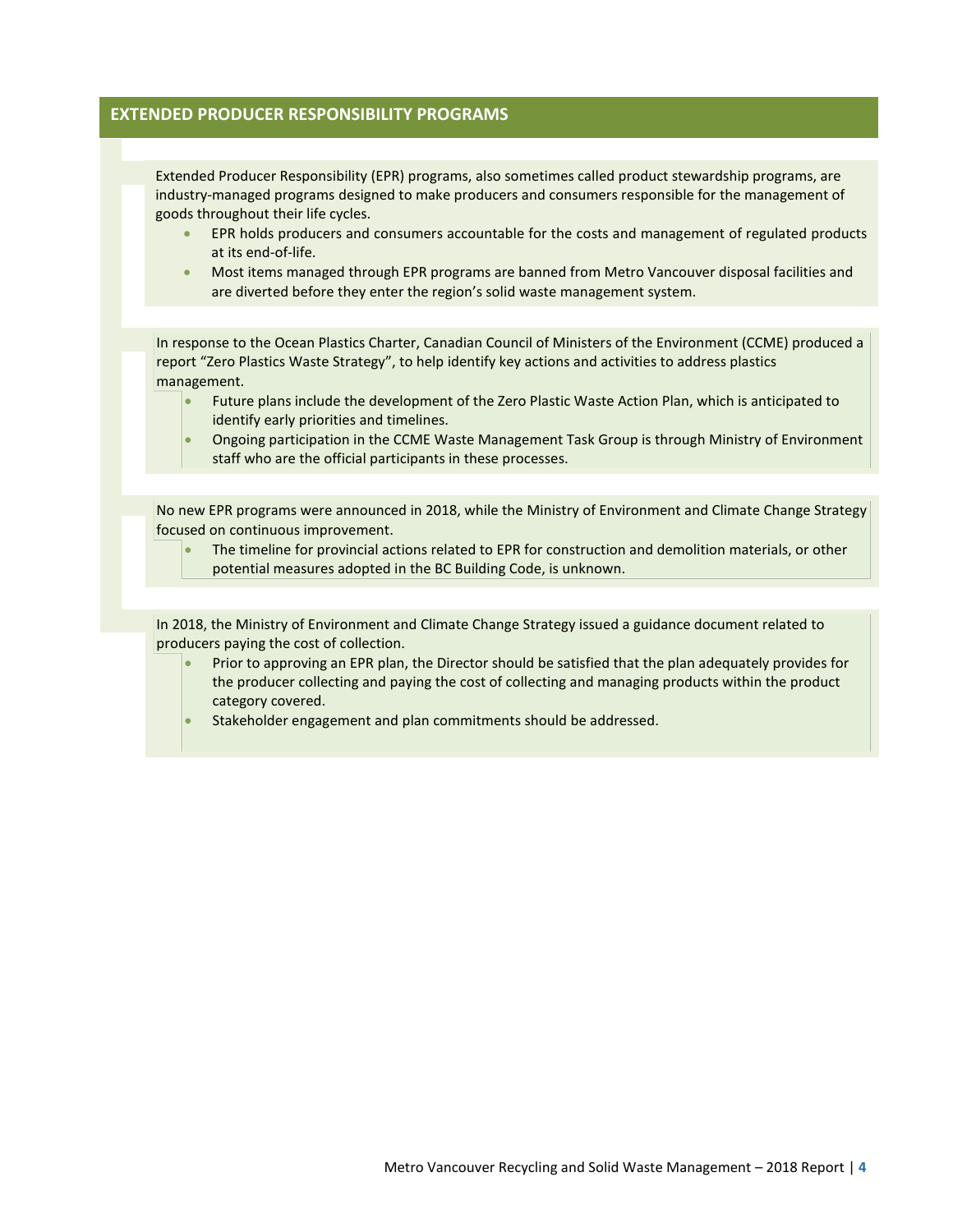## **2018 RECYCLING AND SOLID WASTE SUMMARY**

Metro Vancouver collects data on municipal solid waste recycling and disposal in four categories: single family residential, multifamily residential, commercial/institutional, and construction and demolition.

In 2018, 2,317,050 tonnes of material were recycled and diverted from disposal in Metro Vancouver. This amounts to 64% of the waste material generated in the region. A remaining 1,282,752 tonnes of solid waste were disposed of.



#### **Reuse**

The estimation of the waste diversion rate is a

measurement of materials from this region which were recycled (i.e. processed to alter their structure, and allow them to be remanufactured into new products). Since calendar year 2017 however, in addition to recycling, Metro Vancouver has been able to quantify the amount of materials that were reused in the region (i.e. materials which were reused mostly in their original form without processing that significantly changed their structure). However, this reused material has not been included in the waste diversion calculation because (a) this estimate of reuse has a substantial degree of uncertainty though its accuracy will improve in future, and (b) historical estimates of waste diversion did not include reuse as it had never been estimated before, and including it now would preclude comparisons with prior years.

Examples of reused materials include: clothing which has been donated and/or resold, certain minimallyprocessed EPR materials, donated foods, reused furniture and office equipment, salvaged building materials, and other items bought and sold which prevented the need to purchase new items. Estimates were developed using EPR annual reports, annual financial summaries from non-profit organizations, published information from reuse program web pages, and communication with key organizations.

It is estimated that about 88,100 tonnes of materials were reused in the Metro Vancouver region in 2018. The methodology used to make this estimate will be refined in future years.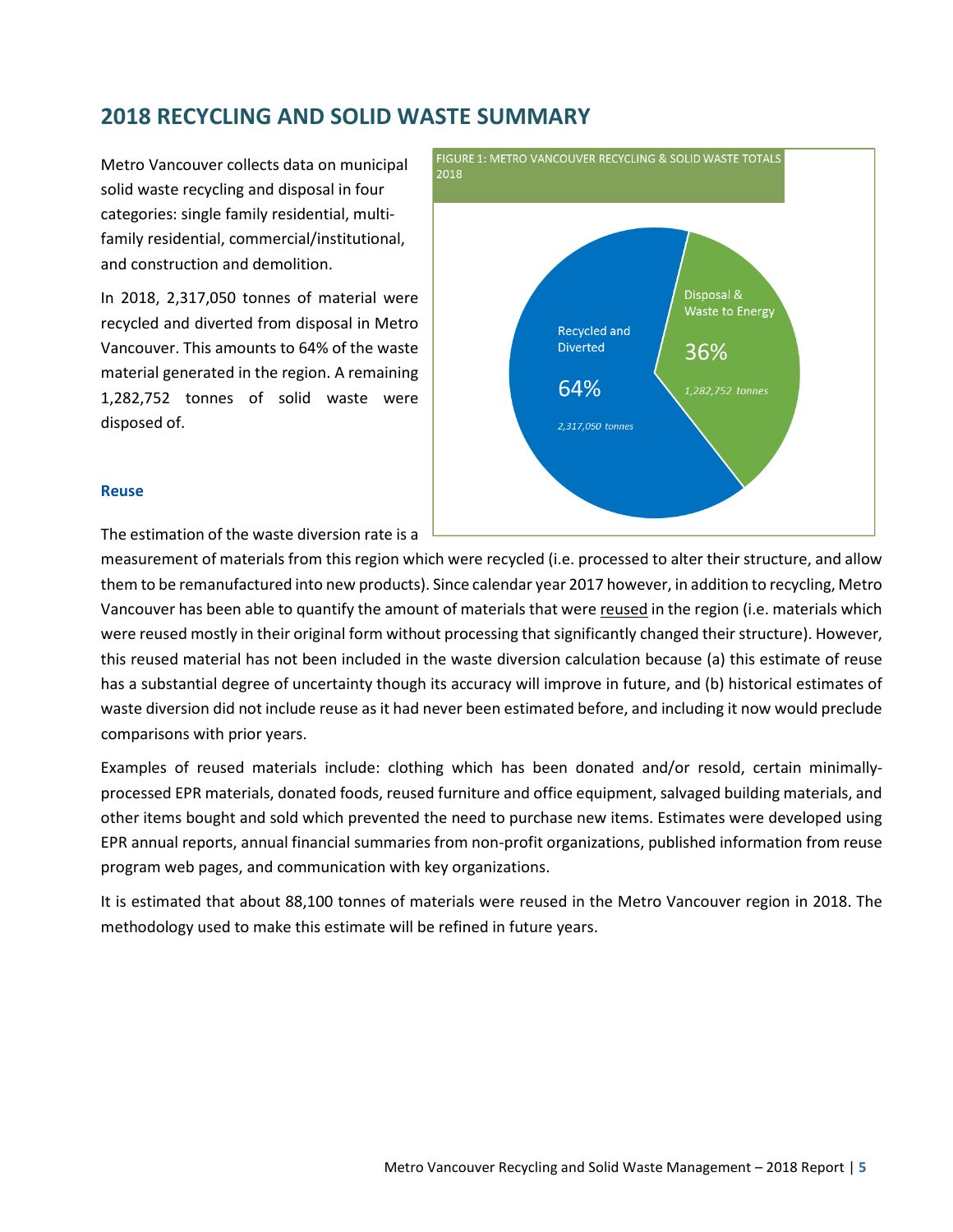#### *Table 1: Estimate of Reuse in Metro Vancouver in 2018*

| <b>MATERIAL CATEGORY</b>                    | <b>ANNUAL REUSE (tonnes) ROUNDED VALUE</b><br>(to nearest 100 tonnes) |
|---------------------------------------------|-----------------------------------------------------------------------|
| Textiles and Accessories - Sold             | 22,000                                                                |
| Textiles and Accessories - Industrial Wipes | 6,700                                                                 |
| <b>EPR Programs</b>                         | 22,400                                                                |
| Food                                        | 2,900                                                                 |
| <b>Hotels and Hospitality Sector</b>        | 900                                                                   |
| Office Furniture                            | 1,200                                                                 |
| <b>IT Equipment</b>                         | 1,300                                                                 |
| <b>Construction/ Demolition Materials</b>   | 4,900                                                                 |
| <b>On-Line for Selected Materials</b>       | 25,800                                                                |
| <b>TOTAL</b>                                | 88,100                                                                |

The following table presents recycling and solid waste disposal quantities for each sector. In 2018, Metro Vancouver has estimated the distribution of EPR recycling tonnages to the single family, multi-family, and commercial and institutional sectors (see note 3 in **Table 2**). Appendix 1 includes a similar table with a comparison to the previous year.

#### *Table 2: 2018 Metro Vancouver Recycling and Solid Waste Quantities*

| <b>WASTE SECTOR</b>                                                              | <b>DISPOSED</b><br>(tonnes) | <b>RECYCLED</b><br>(tonnes) | RECYCLING RATE <sup>(3)</sup><br>(%) | <b>DISPOSED</b><br>(tonnes/capita) | <b>DISPOSED</b><br>(tonnes/<br>household) |
|----------------------------------------------------------------------------------|-----------------------------|-----------------------------|--------------------------------------|------------------------------------|-------------------------------------------|
| <b>Residential</b>                                                               | 494,048                     | 585,565                     | 54%                                  | 0.19                               | 0.49                                      |
| Single Family <sup>(1)</sup><br>Population <sup>(4)</sup> = 1,557,308            | 256,824                     | 447,639                     | 64%                                  | 0.16                               | 0.54                                      |
| Multi-Family <sup>(2)</sup><br>Population <sup>(4)</sup> = 1,091,184             | 237,224                     | 137.926                     | 37%                                  | 0.22                               | 0.45                                      |
| Commercial/ Institutional <sup>(2)</sup><br>Employees <sup>(4)</sup> = 1,355,000 | 397,021                     | 337,283                     | 46%                                  | 0.15                               | 0.40                                      |
| Construction/Demolition <sup>(5)</sup>                                           | 391,683                     | 1,394,202                   | 78%                                  | 0.15                               | 0.39                                      |
| <b>TOTAL</b>                                                                     | 1,282,752                   | 2,317,050                   | 64%                                  | 0.48                               | 1.28                                      |

*(1) Reported tonnes of disposed and recycled waste are obtained from municipal reports, private recycling and processing facility records, landfill records, or product stewardship association records. This includes residential drop-off tonnages.*

*(2) Estimated tonnes of disposed waste are based on per capita multi-family disposal rates and the total transfer station weigh scale reports for commercial waste, which includes multi-family and commercial/institutional tonnages. A calculated portion of that total is then attributed to each sector. Multi-family recycling is reported by municipalities and combined with estimated residential drop-off tonnages.*

*(3) The total recycling rate includes the EPR tonnages. The recycling rates for individual sectors also include EPR tonnages, based on estimates of the relative contributions to EPR tonnages from single family homes (54%), multi-family homes (36%), and businesses (10%) with the exception of Recycle BC tonnages that are allocated 60% to the single family sector and 40% to the multi-family sector.* 

- *(4) Population, employment and housing figures are based on 2018 projections provided by Metro Vancouver's Regional Planning Department and are based on 2016 census data.*
- *(5) Reported tonnes of recyclable materials and disposed waste are obtained from private licensed brokers, composters and transfer stations, and from unlicensed recycling facilities. As Metro Vancouver becomes aware of new facilities and other facilities close, the total number of facilities and the resultant tonnages may change.*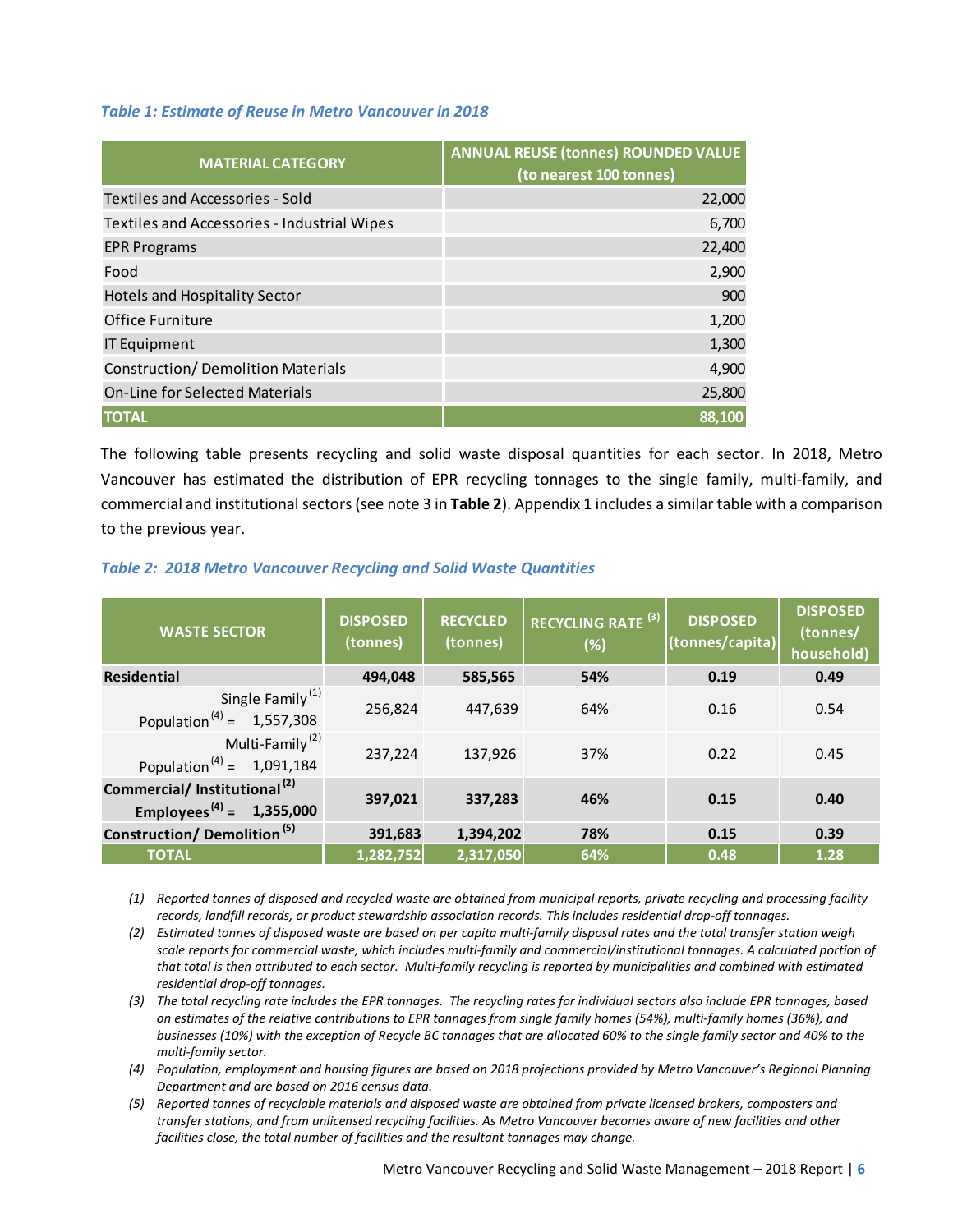## **METRO VANCOUVER'S RECYCLING AND SOLID WASTE MANAGEMENT SYSTEM**

Metro Vancouver's integrated recycling and solid waste management system provides service to the residents and businesses of 21 municipalities, one Electoral Area and one Treaty First Nation.

#### **Recycling**

Municipalities historically provided recycling services for the single family residential sector, and some parts of the multi-family residential, and commercial and institutional sectors. In 2014, a private sector industry stewardship organization, Multi-Materials BC (now Recycle BC), assumed responsibility for recycling Packaging and Printed Papers from single family and multi-family homes. Most commercial and institutional, and construction and demolition recyclables are managed by the private sector.

The following table presents the quantities and types of recyclables collected in 2018.

*Table 3: Quantities of Materials Recycled in Metro Vancouver in 2018*

| <b>MATERIAL TYPE</b>              | TOTAL <sup>(1)</sup><br>(tonnes) |
|-----------------------------------|----------------------------------|
| Asphalt                           | 207,000                          |
| <b>Batteries</b>                  | 11,309                           |
| Concrete                          | 833,229                          |
| Electronic & Electrical Equipment | 12,605                           |
| Fibre                             | 283,884                          |
| Glass                             | 57,540                           |
| Gypsum                            | 55,863                           |
| <b>HHW</b>                        | 22,214                           |
| Metal                             | 75,650                           |
| Other                             | 18,189                           |
| Plastic                           | 56,254                           |
| <b>Textiles</b>                   | 319                              |
| <b>Tires</b>                      | 23,148                           |
| Wood                              | 230,155                          |
| Yard & Food                       | 429,690                          |
| <b>TOTAL</b>                      | 2,317,050                        |

*<sup>(1)</sup> In 2018, Recycle BC started reporting the individual tonnages of various materials that were recovered through their stewardship program report in addition to the total material recovered. This updated breakdown was used in place of Metro Vancouver's previous methodology for assuming the allocation between material types and resulted in a more accurate reflection of fibre, glass, metal and plastic tonnages compared to previous years.*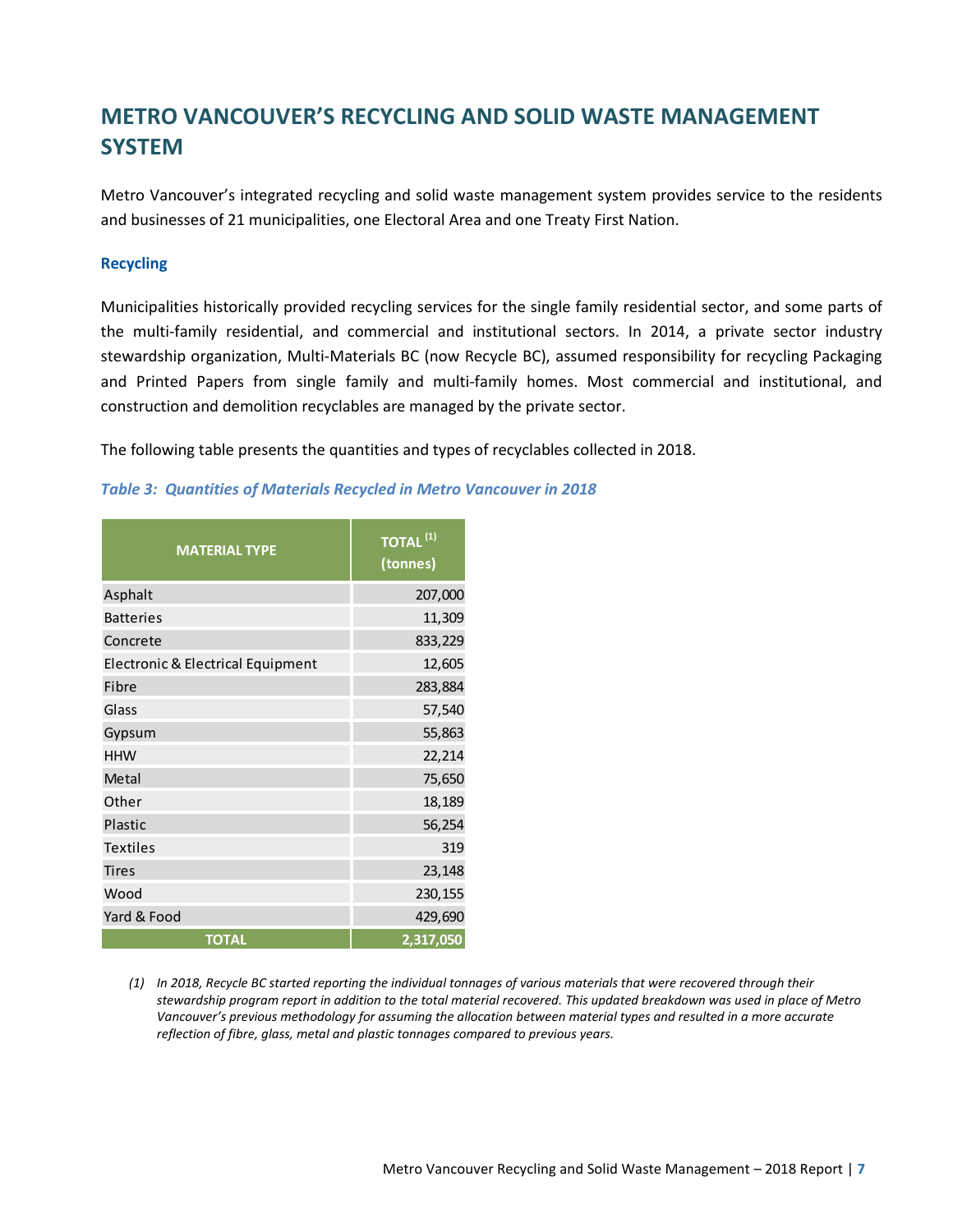#### **Materials Recycled through EPR Programs**

Extended Producer Responsibility (EPR) programs, also sometimes called product stewardship programs, are industry-managed programs designed to make producers and consumers responsible for the management of goods throughout their life cycles. EPR holds producers and consumers accountable for the costs and management of regulated products at its end-of-life. Most items managed through EPR programs are banned from Metro Vancouver disposal facilities and are diverted before they enter the region's solid waste management system.

In 2018, twenty stewardship agencies reported recycling tonnages for Metro Vancouver for a total of 219,514 tonnes. This total is added to Metro Vancouver's recycling tonnage. See **Table 4** for a breakdown of materials collected by each stewardship agency.

#### *Table 4: Quantities of Materials Recycled through EPR Programs*

| <b>EPR PROGRAM</b>                                       | <b>TOTAL</b><br>(tonnes) | <b>MATERIAL TYPES</b>                 |
|----------------------------------------------------------|--------------------------|---------------------------------------|
| BC Used Oil Management Association (BCUOMA)              | 21,889                   | Oil, Antifreeze, Filters, Containers  |
| Call2Recycle                                             | 292                      | Consumer Batteries <5 kg              |
| Recycle My Cell                                          | 3                        | <b>Cell Phones</b>                    |
| Canadian Battery Association (CBA)                       | 11,017                   | <b>Lead Batteries</b>                 |
| Canadian Beverage Association                            | 336                      | <b>Beverage Refrigeration Units</b>   |
| Major Appliance Recycling Roundtable (MARR)              | 19,646                   | <b>Major Appliances</b>               |
| Recycle BC                                               | 93,368                   | <b>Packaging and Paper Products</b>   |
| BC Brewers Recycled Container Collection Council (BRCCC) | 12,695                   | Alcohol Containers and Packaging      |
| Encorp Pacific (Canada)                                  | 46,276                   | <b>Beverage Containers</b>            |
| Canadian Electrical Stewardship Association (CESA)       | 2,400                    | <b>Portable Electrical Appliances</b> |
| Electronic Products Recycling Association (EPRA)         | 8,323                    | Electronics                           |
| Health Products Stewardship Association (HPSA)           | 41                       | Medication                            |
| AlarmRecycle - Product Care                              | 10                       | Smoke and Carbon Monoxide Alarms      |
| <b>BC Paint &amp; HHW - Product Care</b>                 | 2,864                    | Paint, Household Hazardous Waste      |
| BC Lights Program - Product Care                         | 352                      | Lighting and Light Fixtures           |
| Thermostat Recovery Program                              | 0.1                      | Thermostats                           |
| <b>Shaw Communications Inc.</b>                          | 595                      | Electronics                           |
| <b>TELUS Communications Inc.</b>                         | 617                      | Electronics                           |
| Tire Stewardship BC                                      | 17,138                   | <b>Tires</b>                          |
| News Media Canada                                        | 10,181                   | Newsprint                             |
| <b>TOTAL</b>                                             | 219,514                  |                                       |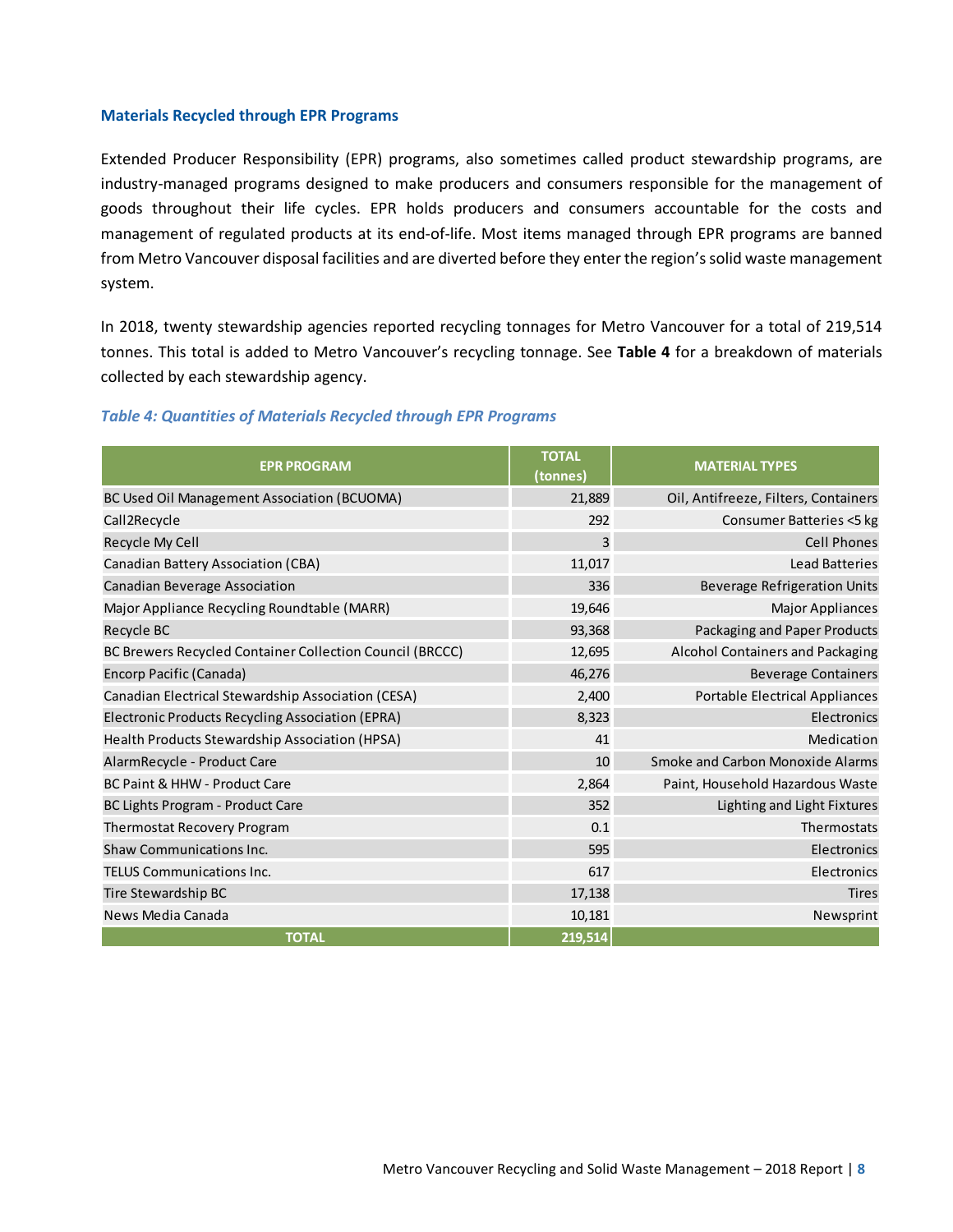#### **Disposed Waste**

Residential and commercial/institutional waste disposal is handled through the regional solid waste management system. In 2018, the Regional Facilities consisted of:

- six transfer stations
- Vancouver Landfill
- Waste-to-Energy Facility in Burnaby
- Contracted contingency disposal at remote landfills (as of mid-2017)

The use of the Cache Creek Landfill by Metro Vancouver ceased in 2016. In mid-2017, Metro Vancouver began using alternative remote disposal facilities for waste in excess of what can be handled by in-region disposal facilities. All municipal solid waste delivered to the regional disposal facilities (landfills and waste-to-energy) as well as waste disposed out-of-region from Regional Facilities is accounted in Metro Vancouver's disposal calculations. Construction and demolition waste is primarily handled separately from the regional solid waste management system and is disposed at either private landfills or the Vancouver Landfill. In 2018, the residential, commercial/institutional, and construction and demolition sectors in Metro Vancouver disposed of a total 1,282,752 tonnes of waste to the regional system and private disposal facilities. The current per capita disposal rate in the region is 0.48 tonnes per person.

In 2018, Metro Vancouver residents, businesses and institutions achieved an overall recycling or diversion rate of 64%. *Figures 2 and 3*, below, show changes in the regional diversion rate from all waste sectors, and the total per capita generation, disposal and recycling rates for the region since 1994, respectively. *Table 4* shows Metro Vancouver's regional waste and recycling figures. *Table 5* highlights the single family residential recycling and solid waste figures.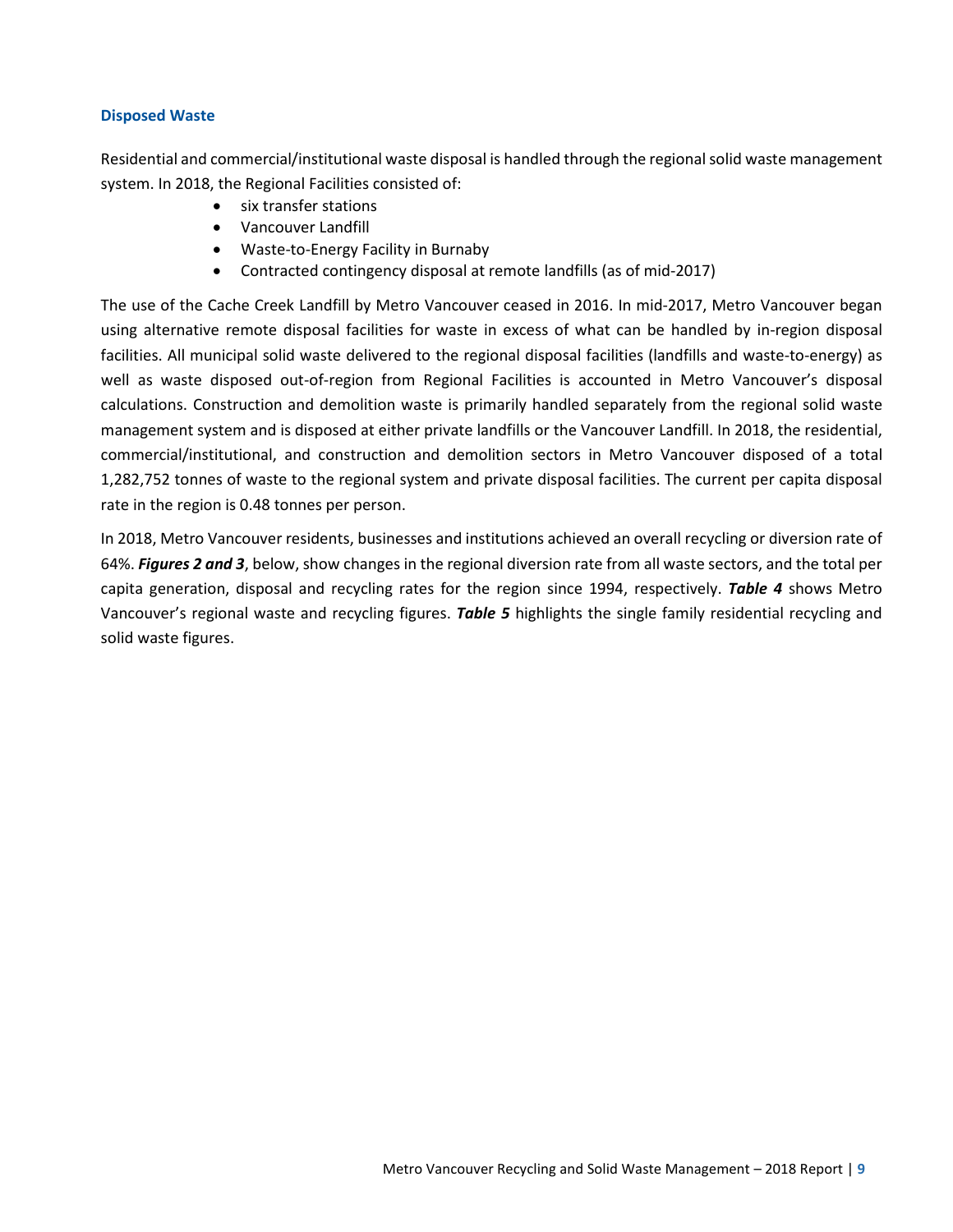

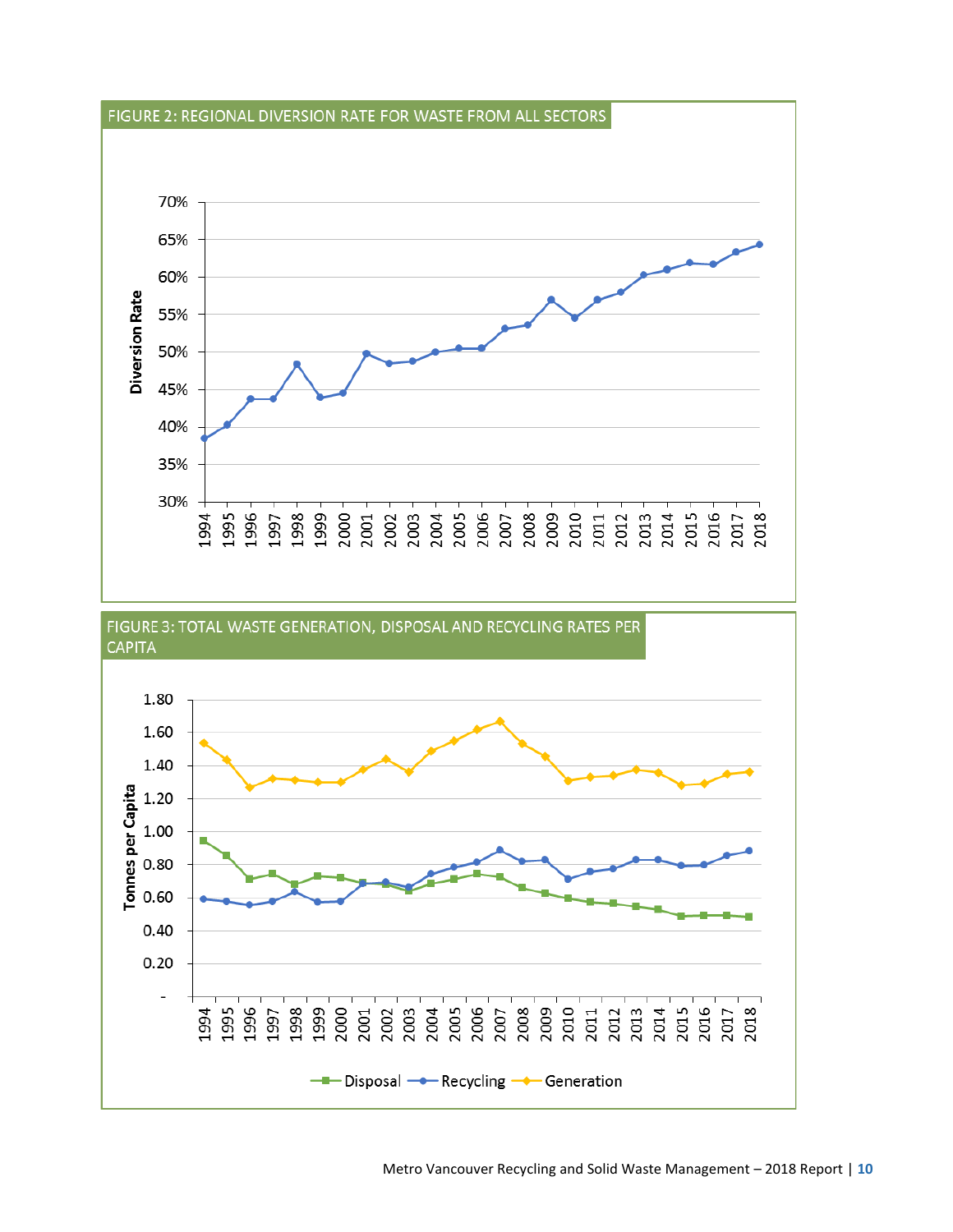| <b>YEAR</b>  | <b>REGIONAL</b><br><b>POPULATION</b> | <b>REGIONAL</b><br><b>HOUSEHOLDS</b> | <b>TOTAL</b><br><b>GENERATED</b><br>(tonnes) | <b>TOTAL</b><br><b>RECYCLED</b><br>(tonnes) | <b>TOTAL</b><br><b>DISPOSED</b><br>(tonnes) | <b>RECYCLING</b><br><b>RATE</b><br>(%) | <b>GENERATION</b><br><b>RATE</b><br>(tonnes/capita) | <b>DISPOSAL</b><br><b>RATE</b><br>(tonnes/capita) | <b>DISPOSAL</b><br><b>RATE</b><br>(tonnes/<br>household) |
|--------------|--------------------------------------|--------------------------------------|----------------------------------------------|---------------------------------------------|---------------------------------------------|----------------------------------------|-----------------------------------------------------|---------------------------------------------------|----------------------------------------------------------|
| 1994         | 1,732,567                            |                                      | 2,663,581                                    | 1,025,921                                   | 1,680,750                                   | 39%                                    | 1.54                                                | 0.97                                              |                                                          |
| 1995         | 1,784,656                            |                                      | 2,561,858                                    | 1,032,095                                   | 1,529,763                                   | 40%                                    | 1.44                                                | 0.86                                              |                                                          |
| 1996         | 1,906,492                            |                                      | 2,419,323                                    | 1,058,441                                   | 1,360,882                                   | 44%                                    | 1.27                                                | 0.71                                              |                                                          |
| 1997         | 1,954,523                            |                                      | 2,589,044                                    | 1,131,958                                   | 1,457,086                                   | 44%                                    | 1.32                                                | 0.75                                              |                                                          |
| 1998         | 1,984,743                            |                                      | 2,609,913                                    | 1,261,680                                   | 1,348,233                                   | 48%                                    | 1.31                                                | 0.68                                              |                                                          |
| 1999         | 2,013,201                            |                                      | 2,618,538                                    | 1,151,130                                   | 1,467,408                                   | 44%                                    | 1.30                                                | 0.73                                              |                                                          |
| 2000         | 2,041,399                            |                                      | 2,657,076                                    | 1,183,611                                   | 1,473,465                                   | 45%                                    | 1.30                                                | 0.72                                              |                                                          |
| 2001         | 2,073,662                            |                                      | 2,851,208                                    | 1,418,489                                   | 1,432,719                                   | 50%                                    | 1.37                                                | 0.69                                              |                                                          |
| 2002         | 2,102,244                            |                                      | 2,903,894                                    | 1,470,445                                   | 1,433,449                                   | 51%                                    | 1.38                                                | 0.68                                              |                                                          |
| 2003         | 2,128,965                            |                                      | 2,775,455                                    | 1,414,390                                   | 1,361,065                                   | 51%                                    | 1.30                                                | 0.64                                              |                                                          |
| 2004         | 2,153,998                            |                                      | 3,072,702                                    | 1,595,999                                   | 1,476,703                                   | 52%                                    | 1.43                                                | 0.69                                              |                                                          |
| 2005         | 2,188,573                            |                                      | 3,245,796                                    | 1,701,414                                   | 1,544,382                                   | 52%                                    | 1.48                                                | 0.71                                              |                                                          |
| 2006         | 2,218,026                            | 817,040                              | 3,434,617                                    | 1,794,613                                   | 1,640,004                                   | 52%                                    | 1.55                                                | 0.74                                              | 2.01                                                     |
| 2007         | 2,251,887                            | 831,909                              | 3,598,142                                    | 1,980,751                                   | 1,617,391                                   | 55%                                    | 1.60                                                | 0.72                                              | 1.94                                                     |
| 2008         | 2,273,095                            | 836,304                              | 3,366,123                                    | 1,866,892                                   | 1,499,231                                   | 55%                                    | 1.48                                                | 0.66                                              | 1.79                                                     |
| 2009         | 2,314,163                            | 865,017                              | 3,374,840                                    | 1,922,840                                   | 1,452,001                                   | 57%                                    | 1.46                                                | 0.63                                              | 1.68                                                     |
| 2010         | 2,351,496                            | 879,874                              | 3,075,392                                    | 1,676,117                                   | 1,399,275                                   | 55%                                    | 1.31                                                | 0.60                                              | 1.59                                                     |
| 2011         | 2,395,520                            | 898,273                              | 3,188,348                                    | 1,817,446                                   | 1,370,902                                   | 57%                                    | 1.33                                                | 0.57                                              | 1.53                                                     |
| 2012         | 2,408,559                            | 909,994                              | 3,228,305                                    | 1,871,339                                   | 1,356,966                                   | 58%                                    | 1.34                                                | 0.56                                              | 1.49                                                     |
| 2013         | 2,430,305                            | 920,375                              | 3,348,498                                    | 2,020,114                                   | 1,328,384                                   | 60%                                    | 1.38                                                | 0.55                                              | 1.44                                                     |
| 2014         | 2,465,031                            | 939,212                              | 3,343,471                                    | 2,040,280                                   | 1,303,191                                   | 61%                                    | 1.36                                                | 0.53                                              | 1.39                                                     |
| 2015         | 2,497,052                            | 943,072                              | 3,202,979                                    | 1,982,137                                   | 1,220,842                                   | 62%                                    | 1.28                                                | 0.49                                              | 1.29                                                     |
| 2016         | 2,546,595                            | 943,072                              | 3,295,830                                    | 2,039,569                                   | 1,256,261                                   | 62%                                    | 1.29                                                | 0.49                                              | 1.33                                                     |
| $2017^{(1)}$ | 2,610,929                            | 984,640                              | 3,525,224                                    | 2,234,055                                   | 1,291,169                                   | 63%                                    | 1.35                                                | 0.49                                              | 1.31                                                     |
| 2018         | 2,648,493                            | 998,930                              | 3,599,801                                    | 2,317,050                                   | 1,282,752                                   | 64%                                    | 1.36                                                | 0.48                                              | $1.28$                                                   |

#### *Table 4: Metro Vancouver Regional Solid Waste and Recycling Figures*

*(1) 2017 demographics data has been updated from the previously published 2017 annual report to reflect new information that has become available.*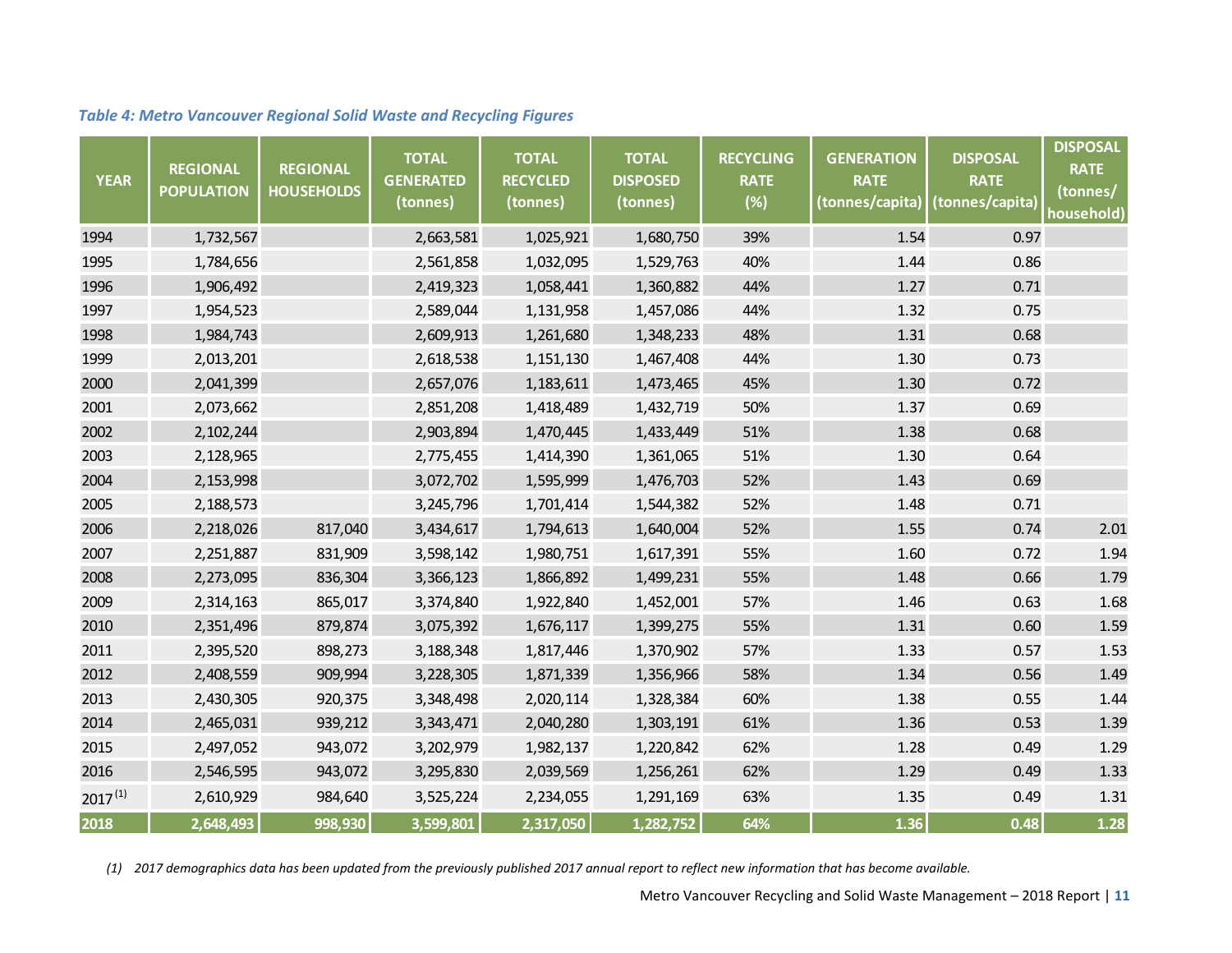#### *Table 5: Single Family Residential Solid Waste and Recycling Figures*

| <b>YEAR</b>  | <b>SINGLE</b><br><b>FAMILY</b><br><b>RESIDENTIAL</b><br><b>POPULATION</b> | <b>SINGLE</b><br><b>FAMILY</b><br><b>RESIDENTIAL</b><br><b>HOUSEHOLDS</b> | <b>SECTOR</b><br><b>GENERATED</b><br>(tonnes) | <b>SECTOR</b><br><b>RECYCLED</b><br>(tonnes) $1$ | <b>SECTOR</b><br><b>DISPOSED</b><br>(tonnes) | <b>SECTOR</b><br><b>RECYCLING</b><br><b>RATE</b><br>(%) | <b>SECTOR</b><br><b>GENERATION</b><br><b>RATE</b><br>(tonnes/capita) | <b>SECTOR</b><br><b>DISPOSAL</b><br><b>RATE</b><br>(tonnes/capita) | <b>SECTOR</b><br><b>DISPOSAL</b><br><b>RATE</b><br>(tonnes/<br>household) |
|--------------|---------------------------------------------------------------------------|---------------------------------------------------------------------------|-----------------------------------------------|--------------------------------------------------|----------------------------------------------|---------------------------------------------------------|----------------------------------------------------------------------|--------------------------------------------------------------------|---------------------------------------------------------------------------|
| 2006         | 1,389,809                                                                 | 428,045                                                                   | 778,629                                       | 336,577                                          | 442,052                                      | 43%                                                     | 0.56                                                                 | 0.32                                                               | 1.03                                                                      |
| 2007         | 1,399,185                                                                 | 434,163                                                                   | 783,878                                       | 352,455                                          | 431,423                                      | 45%                                                     | 0.56                                                                 | 0.31                                                               | 0.99                                                                      |
| 2008         | 1,409,040                                                                 | 428,045                                                                   | 741,783                                       | 324,093                                          | 417,690                                      | 44%                                                     | 0.53                                                                 | 0.30                                                               | 0.98                                                                      |
| 2009         | 1,419,442                                                                 | 443,894                                                                   | 749,536                                       | 330,294                                          | 419,242                                      | 44%                                                     | 0.53                                                                 | 0.30                                                               | 0.94                                                                      |
| 2010         | 1,429,495                                                                 | 447,932                                                                   | 721,746                                       | 344,450                                          | 377,296                                      | 48%                                                     | 0.50                                                                 | 0.26                                                               | 0.84                                                                      |
| 2011         | 1,440,334                                                                 | 454,662                                                                   | 732,112                                       | 363,594                                          | 368,518                                      | 50%                                                     | 0.51                                                                 | 0.26                                                               | 0.81                                                                      |
| 2012         | 1,476,411                                                                 | 456,259                                                                   | 784,196                                       | 439,077                                          | 345,118                                      | 56%                                                     | 0.53                                                                 | 0.23                                                               | 0.76                                                                      |
| 2013         | 1,484,766                                                                 | 462,170                                                                   | 761,169                                       | 456,822                                          | 304,347                                      | 60%                                                     | 0.51                                                                 | 0.20                                                               | 0.66                                                                      |
| 2014         | 1,494,336                                                                 | 464,955                                                                   | 774,877                                       | 482,090                                          | 292,787                                      | 62%                                                     | 0.52                                                                 | 0.20                                                               | 0.63                                                                      |
| 2015         | 1,511,428                                                                 | 471,157                                                                   | 809,500                                       | 533,861                                          | 275,639                                      | 66%                                                     | 0.54                                                                 | 0.18                                                               | 0.59                                                                      |
| 2016         | 1,533,062                                                                 | 476,559                                                                   | 764,037                                       | 491,190                                          | 272,848                                      | 64%                                                     | 0.50                                                                 | 0.18                                                               | 0.57                                                                      |
| $2017^{(2)}$ | 1,535,480                                                                 | 472,530                                                                   | 748,410                                       | 477,832                                          | 270,578                                      | 64%                                                     | 0.49                                                                 | 0.18                                                               | 0.57                                                                      |
| 2018         | 1,557,308                                                                 | 476,600                                                                   | 704,462                                       | 447,639                                          | 256,824                                      | 64%                                                     | 0.45                                                                 | 0.16                                                               | 0.54                                                                      |

*(1) Includes distributed EPR Recyclables from 2012 onward.*

*(2) 2017 demographics data has been updated from the previously published 2017 annual report to reflect new information that has become available.*

#### **Acknowledgements**

Metro Vancouver acknowledges the contributions of its member municipalities, EPR Product Stewardship Associations, and the many private recycling and processing facilities for the data used to complete this report.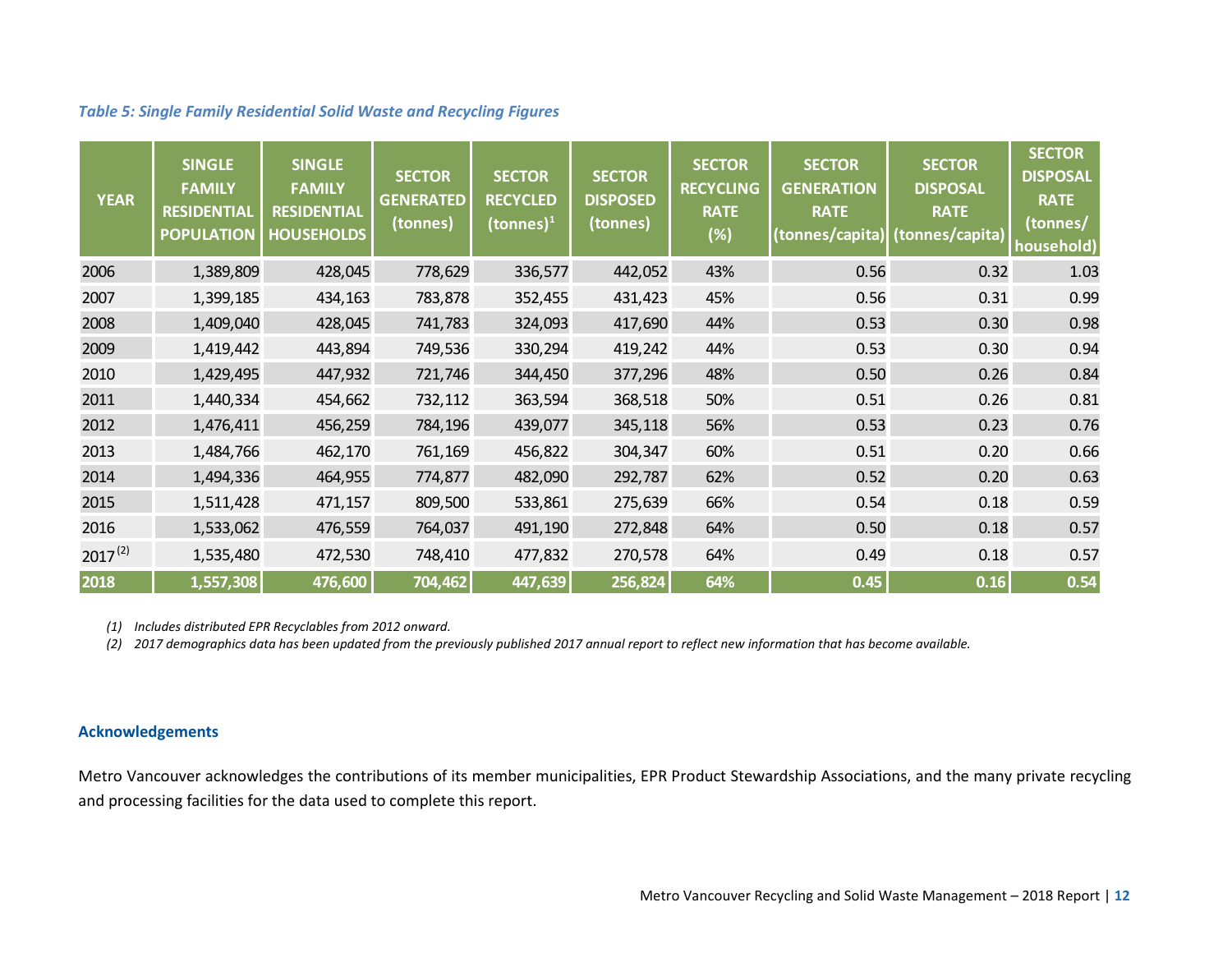## **APPENDIX 1 – METRO VANCOUVER RECYCLING AND SOLID WASTE QUANTITIES 2017 AND 2018**

| <b>WASTE SECTOR</b>                     |                  | <b>DISPOSED</b><br>(tonnes) |           | <b>RECYCLED</b><br>(tonnes) |           | <b>DIVERSION</b><br>$\overline{\mathsf{RATE}}$ (%) $^{(3)}$ |      |          |
|-----------------------------------------|------------------|-----------------------------|-----------|-----------------------------|-----------|-------------------------------------------------------------|------|----------|
|                                         |                  | $2017^{(5)}$                | 2018      | $2017^{(5)}$                | 2018      | $2017^{(5)}$                                                | 2018 | % change |
| <b>Residential</b>                      | tonnes           | 501,476                     | 494,048   | 581,081                     | 585,565   | 54%                                                         | 54%  | 0%       |
|                                         | tonnes/capita    | 0.19                        | 0.19      | 0.22                        | 0.22      |                                                             |      |          |
| Single Family <sup>(1)</sup> tonnes     |                  | 270,578                     | 256,824   | 477,832                     | 447,639   | 64%                                                         | 64%  | 0%       |
| Multi-Family <sup>(2)</sup> tonnes      |                  | 230,898                     | 237,224   | 103,249                     | 137,926   | 31%                                                         | 37%  | 6%       |
| Commercial/Institutional <sup>(2)</sup> | tonnes           | 389,729                     | 397,021   | 385,553                     | 337,283   | 50%                                                         | 46%  | $-4%$    |
|                                         | tonnes/capita    | 0.15                        | 0.15      | 0.15                        | 0.13      |                                                             |      |          |
| <b>Construction/Demolition (4)</b>      | tonnes           | 399,965                     | 391,683   | 1,267,420                   | 1,394,202 | 76%                                                         | 78%  | 2%       |
|                                         | tonnes           | 1,291,169                   | 1,282,752 | 2,234,055                   | 2,317,050 |                                                             |      |          |
| <b>Total</b>                            | tonnes/capita    | 0.49                        | 0.48      | 0.86                        | 0.87      | 63%                                                         | 64%  | 1%       |
|                                         | tonnes/household | 1.31                        | 1.28      | 2.27                        | 2.32      |                                                             |      |          |

| Year         | <b>Single Family</b> |         |           | <b>Multi Family</b>                                    | <b>Total</b> |                   |  |
|--------------|----------------------|---------|-----------|--------------------------------------------------------|--------------|-------------------|--|
|              |                      |         |           | Population Households Population Households Population |              | <b>Households</b> |  |
| $2017^{(5)}$ | 1,535,480            | 472,530 | 1,075,448 | 512,110                                                | 2,610,929    | 984,640           |  |
| 2018         | 1,557,308            | 476,600 | 1,091,184 | 522,330                                                | 2,648,493    | 998,930           |  |

*(1) Reported tonnes of disposed and recycled waste are obtained from municipal reports, private recycling and processing facility records, landfill records, or product stewardship association records. This includes residential drop-off tonnages.*

*(2) Estimated tonnes of disposed waste are based on per capita multi-family disposal rates and the total transfer station weigh scale reports for commercial waste, which includes multi-family and commercial/institutional tonnages. A calculated portion of that total is then attributed to each sector. Multi-family recycling is reported by municipalities and combined with estimated residential drop-off tonnages.*